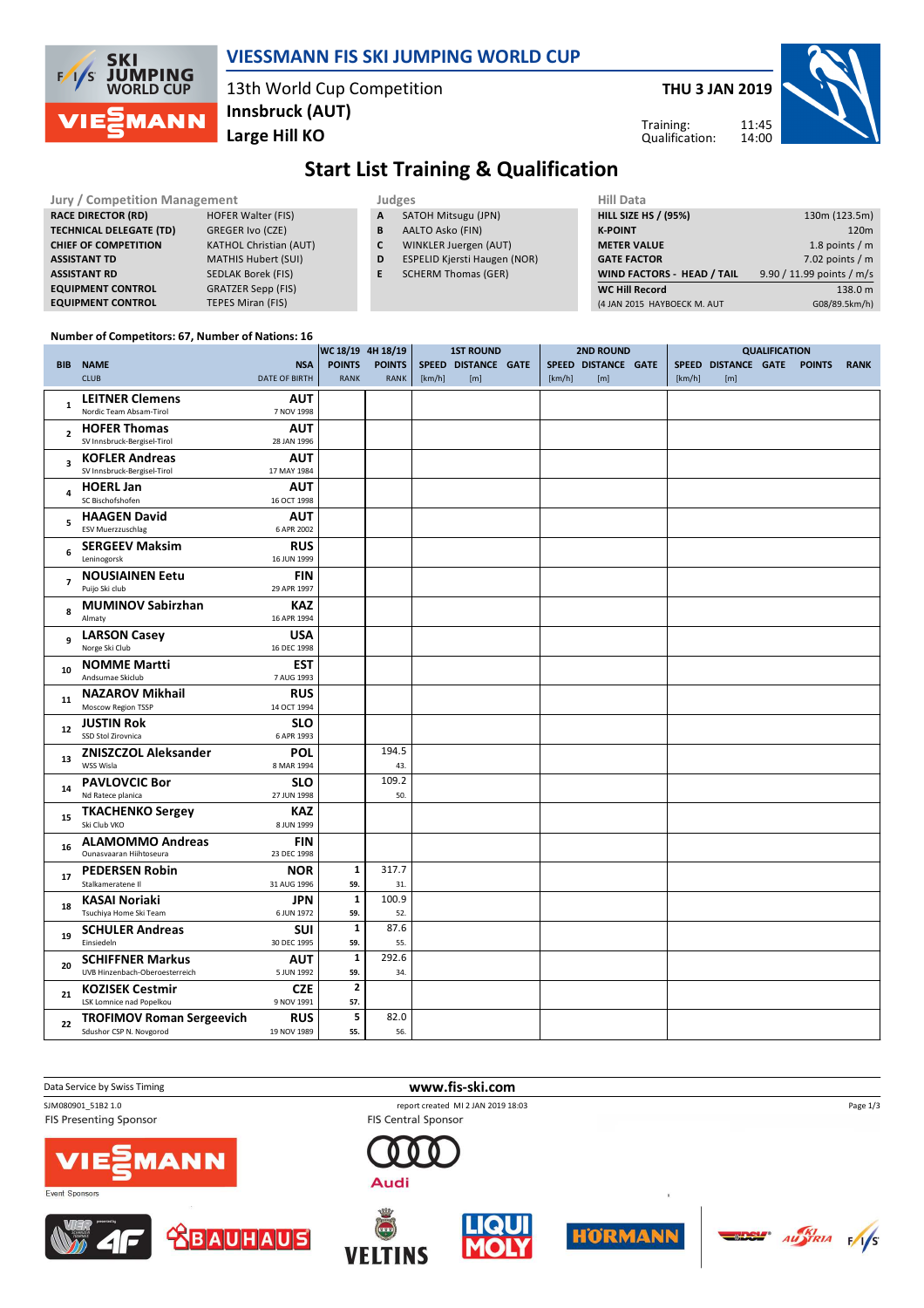

#### **VIESSMANN FIS SKI JUMPING WORLD CUP**

13th World Cup Competition **Large Hill KO Innsbruck (AUT)**

**THU 3 JAN 2019**

Training: Qualification:



## **Start List Training & Qualification**

|            |                                                           |                                    | WC 18/19 4H 18/19            |                              |        | <b>1ST ROUND</b>           |        | <b>2ND ROUND</b>           | <b>QUALIFICATION</b> |                            |  |               |             |  |
|------------|-----------------------------------------------------------|------------------------------------|------------------------------|------------------------------|--------|----------------------------|--------|----------------------------|----------------------|----------------------------|--|---------------|-------------|--|
| <b>BIB</b> | <b>NAME</b><br><b>CLUB</b>                                | <b>NSA</b><br><b>DATE OF BIRTH</b> | <b>POINTS</b><br><b>RANK</b> | <b>POINTS</b><br><b>RANK</b> | [km/h] | SPEED DISTANCE GATE<br>[m] | [km/h] | SPEED DISTANCE GATE<br>[m] | [km/h]               | SPEED DISTANCE GATE<br>[m] |  | <b>POINTS</b> | <b>RANK</b> |  |
| 23         | <b>INSAM Alex</b><br><b>GS FIAMME ORO</b>                 | <b>ITA</b><br>19 DEC 1997          | 7<br>53.                     | 101.2<br>51.                 |        |                            |        |                            |                      |                            |  |               |             |  |
| 24         | <b>KOT Maciej</b><br>AZS Zakopane                         | <b>POL</b><br>9 JUN 1991           | 7<br>53.                     |                              |        |                            |        |                            |                      |                            |  |               |             |  |
| 25         | <b>BOYD-CLOWES Mackenzie</b><br>Altius Nordic Ski Club    | CAN<br>13 JUL 1991                 | 9<br>50.                     | 120.7<br>48.                 |        |                            |        |                            |                      |                            |  |               |             |  |
| 26         | <b>SEMENIC Anze</b>                                       | <b>SLO</b>                         | 9                            | 338.0                        |        |                            |        |                            |                      |                            |  |               |             |  |
| 27         | <b>NSK TRZIC FMG</b><br><b>SCHMID Constantin</b>          | 1 AUG 1993<br><b>GER</b>           | 50.<br>9                     | 27.<br>432.6                 |        |                            |        |                            |                      |                            |  |               |             |  |
| 28         | Wsv Oberaudorf<br><b>AIGNER Clemens</b>                   | 27 NOV 1999<br><b>AUT</b>          | 50.<br>11                    | 23.                          |        |                            |        |                            |                      |                            |  |               |             |  |
|            | SV Innsbruck-Bergisel-Tirol<br><b>HLAVA Lukas</b>         | 2 FEB 1993<br><b>CZE</b>           | 48.<br>15                    | 93.6                         |        |                            |        |                            |                      |                            |  |               |             |  |
| 29         | TJ Dukla Liberec                                          | 10 SEP 1984                        | 43.                          | 53.                          |        |                            |        |                            |                      |                            |  |               |             |  |
| 30         | <b>ASCHENWALD Philipp</b><br>SC Mayerhofen-Tirol          | AUT<br>12 NOV 1995                 | 15<br>43.                    | 200.5<br>41.                 |        |                            |        |                            |                      |                            |  |               |             |  |
| 31         | <b>TANDE Daniel Andre</b>                                 | <b>NOR</b>                         | 17<br>42.                    | 203.5                        |        |                            |        |                            |                      |                            |  |               |             |  |
|            | Kongsberg If<br><b>BICKNER Kevin</b>                      | 24 JAN 1994<br><b>USA</b>          | 18                           | 39.<br>90.6                  |        |                            |        |                            |                      |                            |  |               |             |  |
| 32         | Norge Ski Club                                            | 23 SEP 1996                        | 40.                          | 54.                          |        |                            |        |                            |                      |                            |  |               |             |  |
| 33         | <b>HULA Stefan</b><br>KS Eve-nement Zakopane              | <b>POL</b><br>29 SEP 1986          | 25<br>37.                    | 193.3<br>45.                 |        |                            |        |                            |                      |                            |  |               |             |  |
| 34         | <b>DAMJAN Jernej</b><br>SSK Sam Ihan                      | SLO<br>28 MAY 1983                 | 28<br>35.                    | 178.6<br>46.                 |        |                            |        |                            |                      |                            |  |               |             |  |
| 35         | <b>AMMANN Simon</b><br><b>SSC Toggenburg</b>              | <b>SUI</b><br>25 JUN 1981          | 30<br>32.                    | 493.7<br>13.                 |        |                            |        |                            |                      |                            |  |               |             |  |
| 36         | <b>ITO Daiki</b>                                          | JPN                                | 30                           | 361.9                        |        |                            |        |                            |                      |                            |  |               |             |  |
|            | Megmilk Snow Brand Ski Team                               | 27 DEC 1985                        | 32.                          | 24.                          |        |                            |        |                            |                      |                            |  |               |             |  |
| 37         | <b>HAYBOECK Michael</b><br>UVB Hinzenbach-Oberoesterreich | AUT<br>5 MAR 1991                  | 30<br>32.                    | 300.3<br>33.                 |        |                            |        |                            |                      |                            |  |               |             |  |
| 38         | <b>POLASEK Viktor</b><br>Sk Nove mesto na morave          | <b>CZE</b><br>18 JUL 1997          | 40<br>31.                    | 210.8<br>37.                 |        |                            |        |                            |                      |                            |  |               |             |  |
| 39         | <b>SATO Yukiya</b><br>Megmilk Snow Brand Ski Team         | JPN<br>19 JUN 1995                 | 43<br>30.                    | 491.3<br>14.                 |        |                            |        |                            |                      |                            |  |               |             |  |
| 40         | <b>FETTNER Manuel</b>                                     | AUT<br>17 JUN 1985                 | 50<br>29.                    | 305.2                        |        |                            |        |                            |                      |                            |  |               |             |  |
|            | SV Innsbruck-Bergisel-Tirol<br><b>NAKAMURA Naoki</b>      | JPN                                | 53                           | 32.<br>435.0                 |        |                            |        |                            |                      |                            |  |               |             |  |
| 41         | Tokai Univ.                                               | 19 SEP 1996                        | 27.                          | 22.                          |        |                            |        |                            |                      |                            |  |               |             |  |
| 42         | <b>LANISEK Anze</b><br><b>Ssk Menges</b>                  | <b>SLO</b><br>20 APR 1996          | 53<br>27.                    |                              |        |                            |        |                            |                      |                            |  |               |             |  |
| 43         | <b>FREITAG Richard</b><br>SG Nickelhuette Aue             | <b>GER</b><br>14 AUG 1991          | 59<br>26.                    | 482.8<br>16.                 |        |                            |        |                            |                      |                            |  |               |             |  |
| 44         | <b>SIEGEL David</b><br>SV Baiersbronn                     | GER<br>28 AUG 1996                 | 65<br>25.                    | 486.5<br>15.                 |        |                            |        |                            |                      |                            |  |               |             |  |
| 45         | <b>PEIER Killian</b><br>Vallee du Joux                    | SUI<br>28 MAR 1995                 | 84<br>24.                    | 474.1                        |        |                            |        |                            |                      |                            |  |               |             |  |
|            | <b>WOLNY Jakub</b>                                        | <b>POL</b>                         | 86                           | 18.<br>466.2                 |        |                            |        |                            |                      |                            |  |               |             |  |
| 46         | LKS Klimczok Bystra                                       | 15 MAY 1995                        | 23.                          | 19.                          |        |                            |        |                            |                      |                            |  |               |             |  |
| 47         | <b>FANNEMEL Anders</b><br>Hornindal II                    | <b>NOR</b><br>13 MAY 1991          | 87<br>22.                    | 358.2<br>26.                 |        |                            |        |                            |                      |                            |  |               |             |  |
| 48         | <b>STJERNEN Andreas</b><br>Sprova IL                      | <b>NOR</b><br>30 JUL 1988          | 91<br>21.                    | 523.5<br>4.                  |        |                            |        |                            |                      |                            |  |               |             |  |
| 49         | <b>GRANERUD Halvor Egner</b><br>Asker Skiklubb            | <b>NOR</b><br>29 MAY 1996          | 94<br>20.                    | 245.4<br>36.                 |        |                            |        |                            |                      |                            |  |               |             |  |
| 50         | ZOGRAFSKI Vladimir                                        | <b>BUL</b>                         | 103                          | 465.4                        |        |                            |        |                            |                      |                            |  |               |             |  |
|            | <b>NSA</b>                                                | 14 JUL 1993                        | 19.                          | 20.                          |        |                            |        |                            |                      |                            |  |               |             |  |

Event Sponsor

FIS Presenting Sponsor

1AN I

**BAUHAUS** 



SJM080901\_51B2 1.0 report created MI 2 JAN 2019 18:03 FIS Central Sponsor









Page 2/3